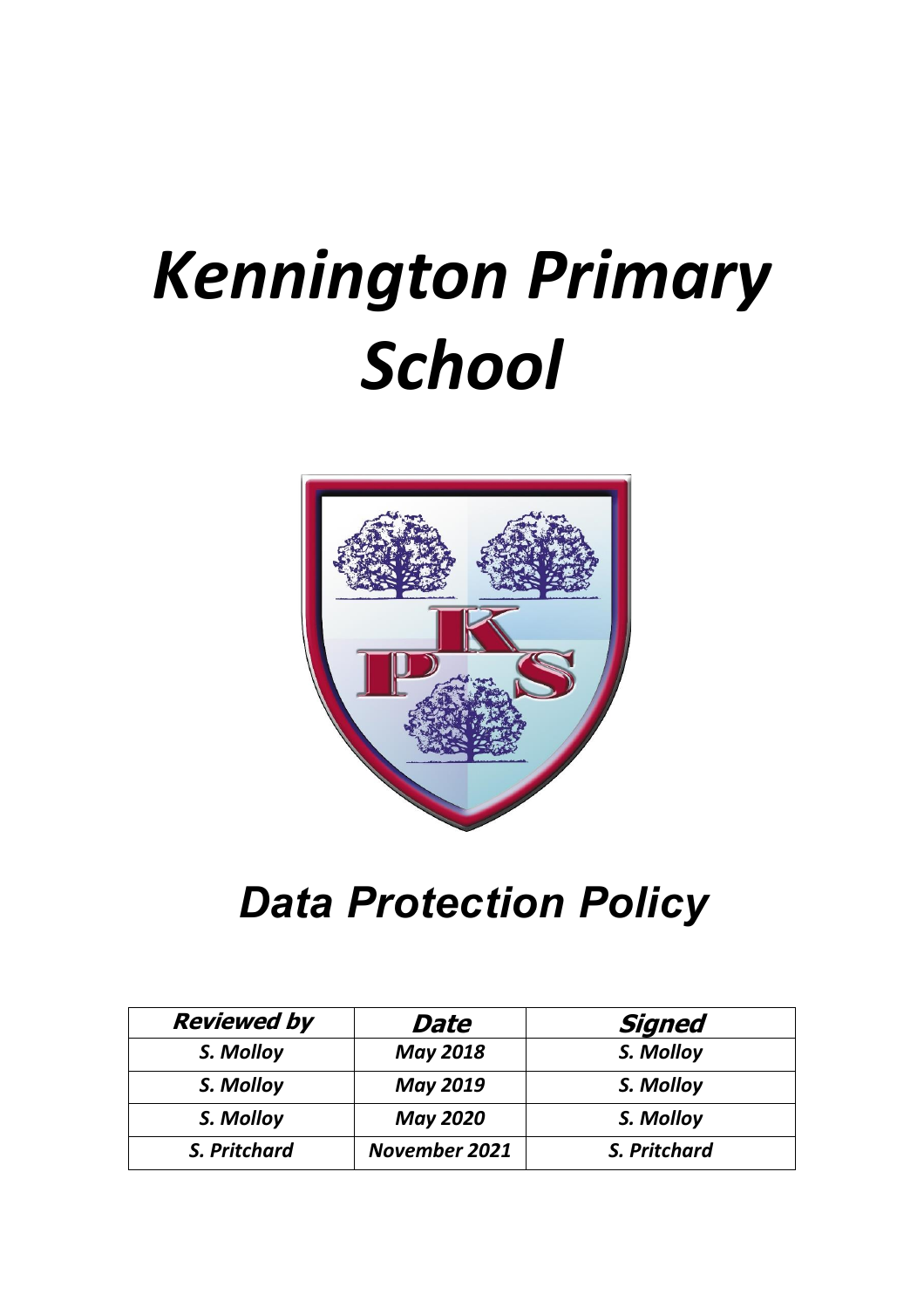## **Data Protection Policy**

The following policy relates to all Kennington Primary School employees (including voluntary, temporary, contract and seconded employees), who capture, create, store, use, share and dispose of information on behalf of Kennington Primary School.

These persons shall be referred to as 'Users' throughout the rest of this policy.

Kennington Primary School shall be referred to as 'the school' or 'we' throughout the rest of this policy.

The following policy relates to all electronic and paper based information.

#### **Statement of Commitment**

In order to undertake our statutory obligations effectively, deliver services and meet customer requirements, the school needs to collect, use and retain information, much of which is personal, sensitive or confidential.

Such information may be about:

- Pupils.
- Parents and Guardians.
- Governors.
- Employees or their families.
- Members of the public.
- Business partners.
- Local authorities or public bodies.

We regard the lawful and correct treatment of personal data by the school as very important to maintain the confidence of our stakeholders and to operate successfully.

To this end, the school will ensure compliance, in all its functions, with the Data Protection Act (DPA) 1998, the General Data Protection Regulation (GDPR) and the new Data Protection Act (DPA) 2018, and with other relevant legislation.

#### **Data Protection Principles**

The Principles of DPA and GDPR state that personal information must be:

- 1. Processed lawfully, fairly and in a transparent manner in relation to individuals; the lawful basis can be:
	- Consent of a data subject
	- Processing is necessary for the performance of a contract with the data subject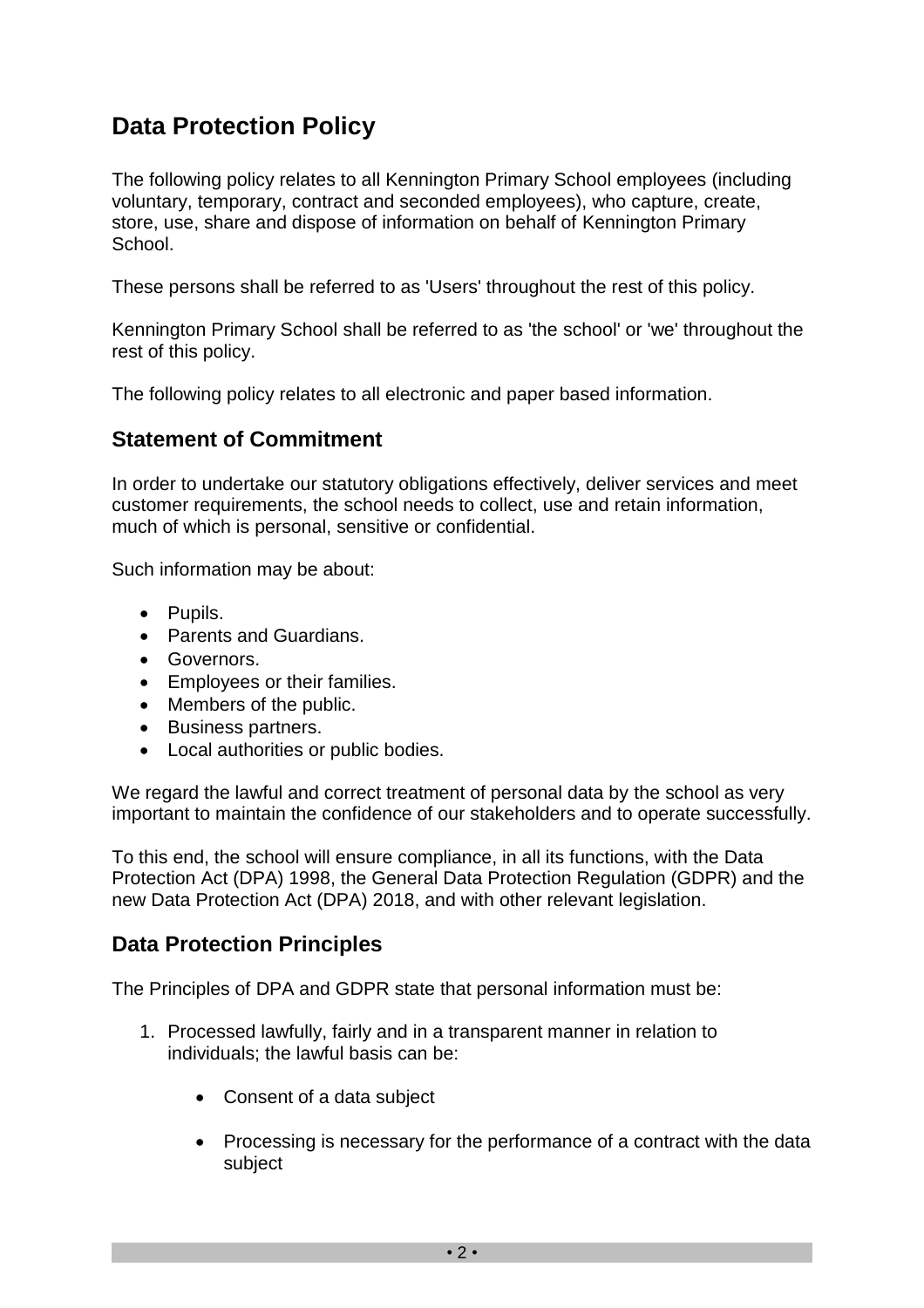- Processing is necessary for compliance with a legal obligation (e.g. The Education Act 1996, School Standards and Framework Act 1998, Education Act 2002, Children and Families Act 2014)
- Processing is necessary to protect the vital interests of the data subject or another person (e.g. life or death)
- Processing is necessary for the performance of a task carried out in the public interest

The lawful basis for sensitive personal data (racial, political, religious, trade union, genetic, health, sex life, criminal convictions or offences) is:

- Explicit consent of the data subject
- Processing is necessary for carrying out obligations under employment, social security or social protection law
- Processing is necessary to protect the vital interests of a data subject or another individual where the data subject is physically or legally incapable of giving consent
- Processing carried out by a not-for-profit body with a political, philosophical, religious or trade union aim provided the processing relates only to members or former members and provided there is no disclosure to a third party without consent
- Processing relates to personal data manifestly made public by the data subject
- Processing is necessary for the establishment, exercise or defence of legal claims or where courts are acting in their judicial capacity
- Processing is necessary for reasons of substantial public interest
- Processing is necessary for the purposes of preventative or occupational medicine, for assessing the working capacity of the employee, medical diagnosis, the provision of health or social care or treatment or management of health or social care systems and services
- Processing is necessary for reasons of public interest in the area of public health, such as protecting against serious cross-border threats to health or ensuring high standards of healthcare and of medicinal products or medical devices
- Processing is necessary for archiving purposes in the public interest, or scientific and historical research purposes or statistical purposes in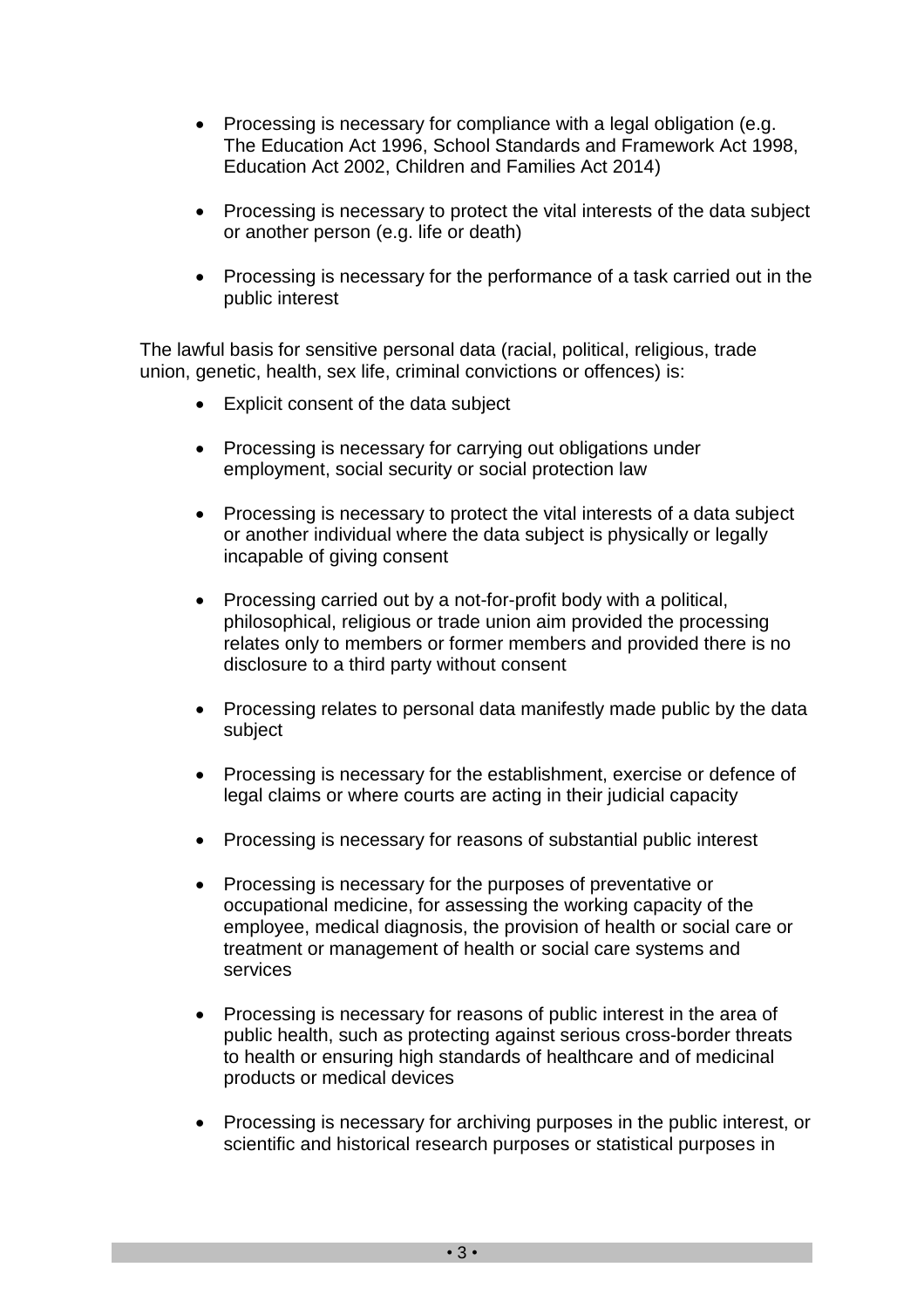#### accordance with Article 89(1)

- 2. Collected for specified, explicit and legitimate purposes and not further processed in a manner that is incompatible with those purposes
- 3. Adequate, relevant and limited to what is necessary in relation to the purposes for which they are processed
- 4. Accurate and, where necessary, kept up to date
- 5. Kept in a form which permits identification of data subjects for no longer than is necessary for the purposes for which the personal data are processed
- 6. Processed in a manner that ensures appropriate security of the personal data against unauthorised processing, accidental loss, destruction or damage, using appropriate technical or organisational measures.

#### **Compliance with the Data Protection Principles and Data Protection Legislation**

In order to comply with these principles and meet all data protection obligations as stipulated in data protection legislation, the school will:

- Raise awareness of data protection across the school.
- Offer data protection training to all employees and governors.
- Create a data protection policy for the school that is updated annually.
- Complete a personal data processing audit, which lists the following:
	- o Name of the personal data set.
	- o Purpose for processing this personal data set.
	- o Who the data set is shared with.
	- o Is the data transferred to another country.
	- o How long do you keep the personal data set (retention).
	- o The technical and organisational security measures to protect the personal data set.
	- o The legal basis for processing as described above (1).
	- o If consent is the legal basis for processing, details of the evidence of this consent.
- Put any risks found from the personal data processing audit process into a risk register.
- Review the school's consent forms so they meet the higher standards of GDPR, create an audit trail showing evidence of consent.
- Under 13's can never themselves consent to the processing of their personal data in relation to online services, this rule is subject to certain exceptions such as counselling services.
- Register with the Information Commissioners Officer as a data controller.
- Appoint a data protection officer who will monitor compliance with the GDPR and other data protection laws.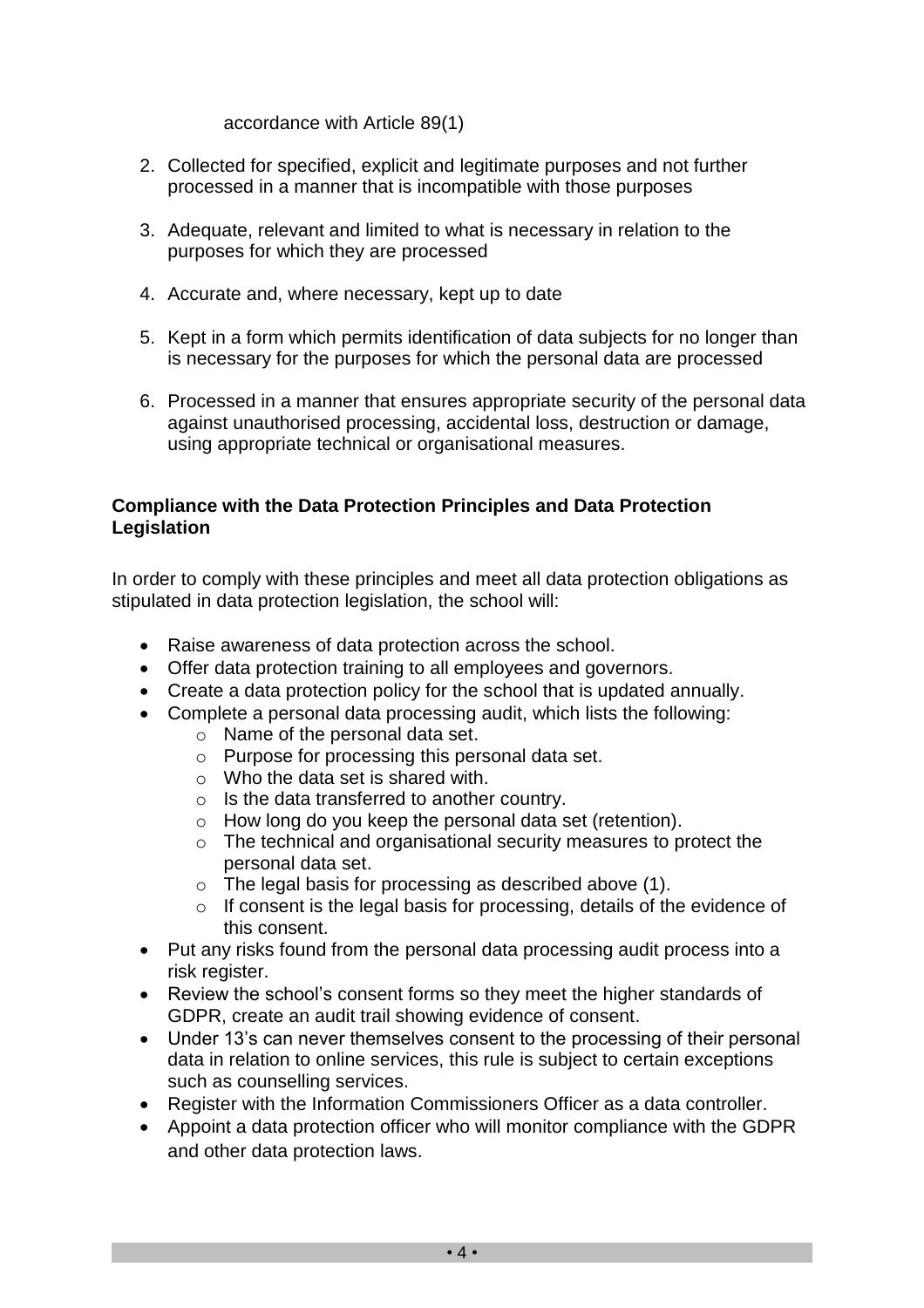- Create a privacy notice that will let individuals know who we are, why we are processing their data and if we share their data.
- Create a system to allow data subjects to exercise their rights:
	- $\circ$  Right to be informed via a privacy notice.
	- o Right of access via a subject access request within 1 month.
	- o Right of rectification to incorrect data within 1 month.
	- o Right to erasure unless there is a legal reason for processing their data.
	- o Right to restrict processing to the bare minimum.
	- $\circ$  Right to data portability to receive their data in the format they request.
	- o Right to object to personal data being used for profiling, direct marketing or research purposes.
	- o Rights in relation to automated decision making and profiling.
- Amend any business contracts with suppliers to ensure that they will conform to new data protection legislation.
- Implement technical and organisational controls to keep personal data secure.
- Use Privacy Impact Assessments to assess the privacy aspects of any projects or systems processing personal data.
- Ensure an adequate level of protection for any personal data processed by others on behalf of the school that is transferred outside the European Economic Area.
- Investigate all information security breaches, and if reportable, report to the Information Commissioners Office within 72 hours.
- Undertake data quality checks to ensure personal data is accurate and up to date.
- Demonstrate our compliance in an accountable manner through audits, spot checks, accreditations and performance checks.
- Support the pseudonymisation and encryption of personal data.

### **Rights of the Individual**

The list of rights that a data subject (person who the data is about) can exercise has been widened by Section 2 of the GDPR:

- The right to be informed; via privacy notices.
- The right of access; via subject access requests (SARS), the timescale for response has been reduced from 40 calendar days to one calendar month. SARs must be free of charge, charges can only be made for further copies or where requests for information are unfounded or excessive.
- The right of rectification; inaccurate or incomplete data must be rectified within one month.
- The right to erasure; individuals have a right to have their personal data erased and to prevent processing unless we have a legal obligation to do so.
- The right to restrict processing; individuals have the right to suppress processing. We can retain just enough information about the individual to ensure that the restriction is respected in future.
- The right to data portability; we need to provide individuals with their personal data in a structured, commonly used, machine readable form when asked.